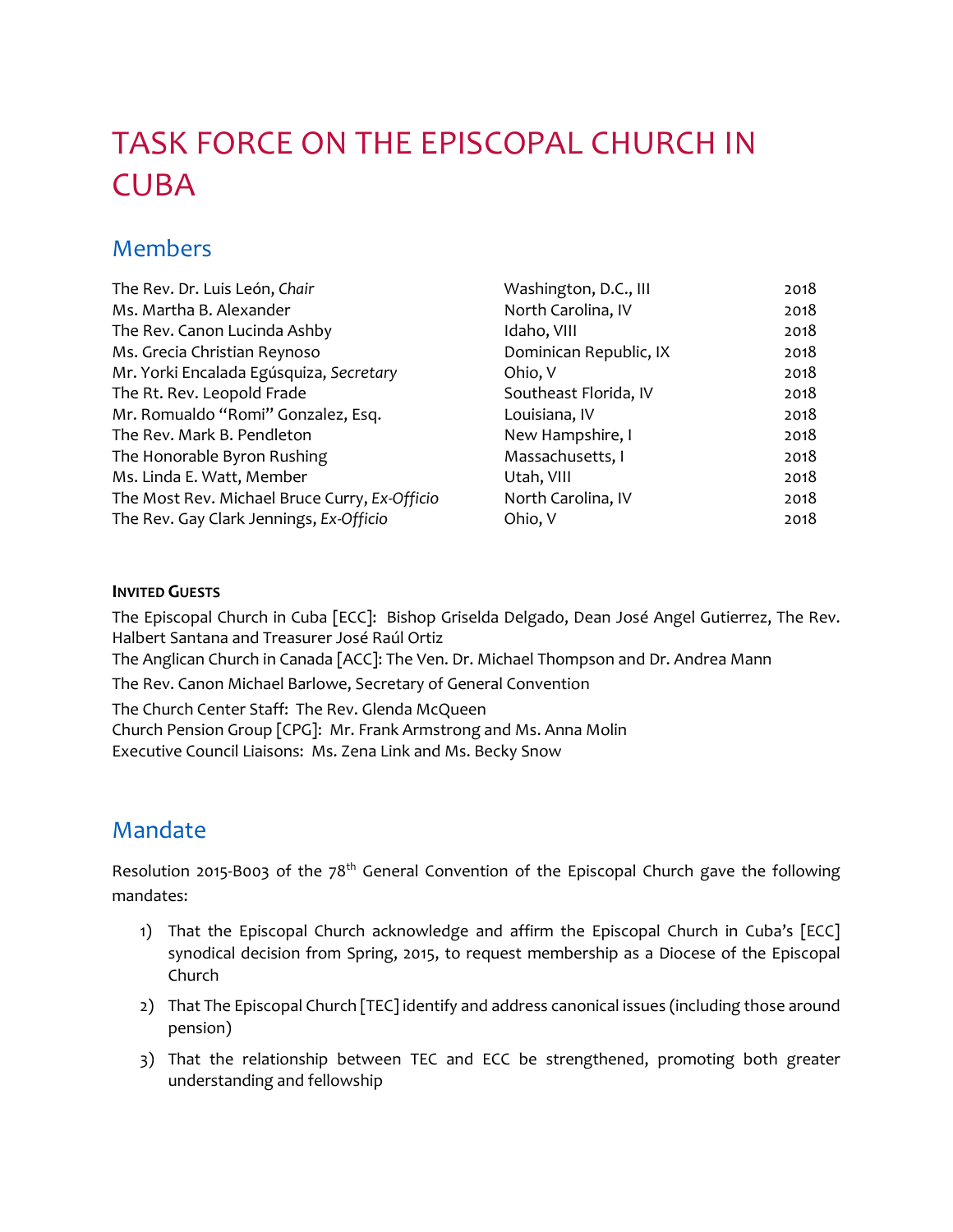- 4) That both churches seek to promote mutual ministry and understanding
- 5) That TEC support our national leaders in moving to lift the embargo
- 6) That TEC establish a benevolent fund which provides retiring clergy of ECC with an annuity upon retirement
- 7) That TEC establish a team representative of a wide cross-section of the Church to facilitate our collaboration around these endeavors.

### Summary of Work

The Taskforce on Cuba met four (4) times during the triennium: February, 2016; October, 2016; March 2017, and September 2017. Two (2) of the meetings occurred in Miami, Florida, and were attended by representatives from the Episcopal Church in Cuba [ECC]. Each of the meetings was attended by additional guests who provided valuable information on the various areas required by the mandate given by General Convention.

During this time, relationships were built and strengthened with members of the ECC; the respect and mutuality of these relationships have formed a solid basis for ongoing ministry together. This process promoted the building of trust which allowed for the exchange of history, story, and information that helped us to gain understanding. This holds great promise for the future development of relationships of respect and mutuality among the two (2) bodies.

Additionally, some members of the Task force visited Cuba during the triennium, individually and of their own accord, on People-to-People or Religious Visas to learn about the Church, meet its people and gain a realistic perspective on the challenges and successes of ministry and mission in the ECC.

Throughout our work, there was a wealth of experience, revealed history and current information about Cuba and the ECC to help focus and shape the resolutions this body brings forth.

#### **BRIEF HISTORY**

In 1966, with the effects of the Cuban Revolution, the House of Bishops of the Episcopal Church voted to disengage with the Diocese of Cuba. Prior to that time, in 1961, Episcopal Schools in Cuba had been closed and appropriated, and many clergy and their families were displaced. Some remained in Cuba; some either returned or immigrated to the United States. Some clergy who remained in Cuba were imprisoned, executed, or disappeared. Church buildings were closed and left to deteriorate. The Church was polarized politically, and its clergy and lay leaders suffered.

But the Church continued, in the living rooms of the grandmothers, who held prayer services and Bible Studies in their homes. Through them is transmitted a story of pain, and of faith.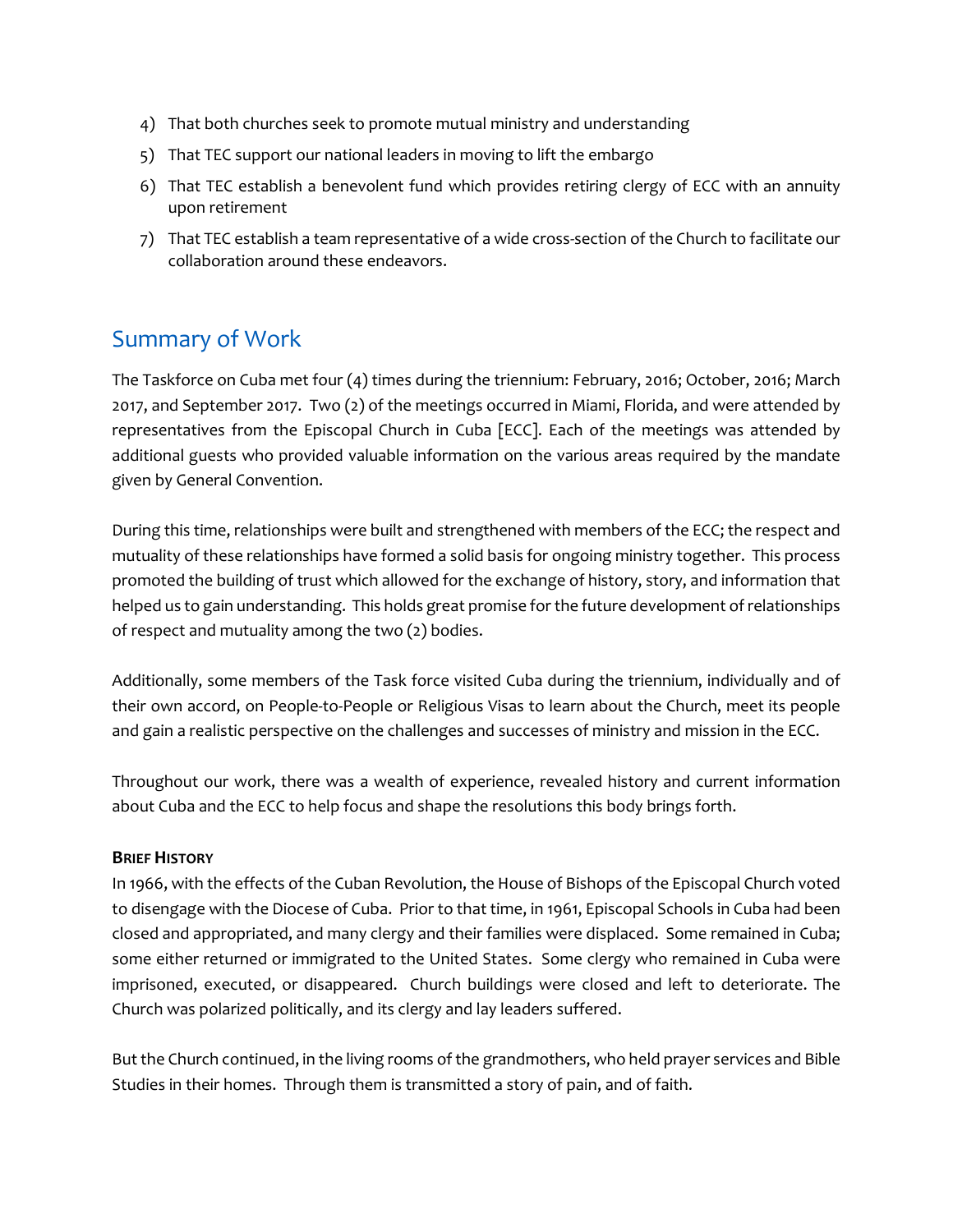#### **THE EPISCOPAL CHURCH IN CUBA TODAY**

Under the leadership of more recent Cuban Bishops, including Bishop Griselda Delgado, the people have devoted themselves to the vision of a missional church. Innovative projects are evolving that benefit the need of the local communities: creating day care centers, inventing irrigation systems that help with sustainable farming, developing animal husbandry to raise and tend to animals to help feed communities.

Some recent missional efforts are being supported through "Friends of Cuba," and other groups and dioceses that are able to fund and help start projects. In some rural places, these efforts have been instrumental in bringing needed portable water to towns and villages.

Yet, it has been the close and consistent relationship between the Diocese of Florida, and the Diocese of Cuba that has supported the ministry of the Church and pointed to a hopeful future during difficult times. Additionally, the work of the ECC is garnering success due to carefully tended relationships between the ECC leaders and governmental agencies. This allows for land use, building use, and the entrusting of animals to the care of the people on these projects.

Church buildings are being rebuilt due to these careful relationships. The buildings are multi-purpose- -flexible spaces that are intended to be shared with the community for cultural events. The Cuban Church is rich in mission and ministry, strong in developing lay leadership, innovative, generous, faithful and resilient.

#### **THE RELATIONSHIP BETWEEN THE ECC AND THE ACC**

Members of the Anglican Church in Canada aided with our increased understanding of the relationship between the Episcopal Church in Cuba [ECC] and partnerships with nearby Dioceses and the Church of Canada [ACC]. With the disengagement of TEC from the ECC in 1966, the Anglican Church of Canada has over these years provided significant resources to the ECC, and we extend grateful thanks for their faithfulness to The Episcopal Church in Cuba.

#### **INFORMATION FROM CPG**

At every meeting of this Taskforce, a representative from CPG provided new information about the impact the pension requirements would have on The Episcopal Church in Cuba. The information provided is similar to the pension requirements for many of our diocese in Province IX. However, it also revealed a past liability for clergy in Cuba, for approximately \$801,000. These are clergy who have served for many years, yet have been unable to pay into the pension fund due to the political situation. Clergy have been unable to participate in the state pension plan because they are clergy. Regardless of the years of service, the minimum annual benefit is \$2,400 per clergy.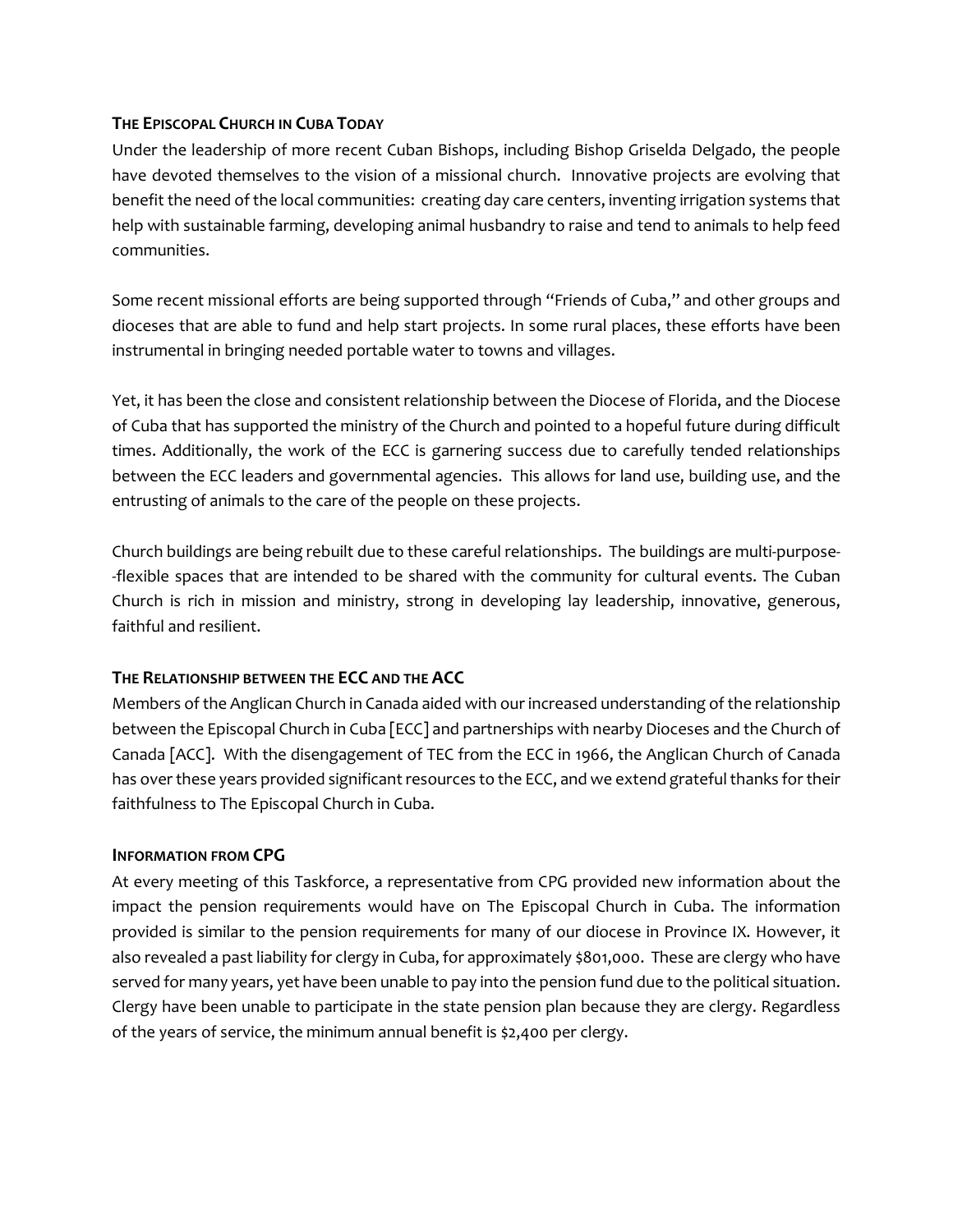#### **CONSTITUTION AND CANONS**

The Episcopal Diocese of Cuba worked with a subcommittee of this Task force to produce a simple revision of the Constitution and Canons [C and Cs] of the Episcopal Church in Cuba. The revision would bring the C and Cs in alignment with the TEC Constitution and Canons, including the clause acceding to the C and C of the TEC. With review from the Anglican Church of Canada, the revision of the Constitution and Canons of The Episcopal Church in Cuba is to be passed by ECC at a special Synod before the resolution comes before the General Convention.

#### **PROVINCIAL ASSIGNMENT**

We consulted with the Taskforce to Study Provinces in order to gain understanding of the future direction of provinces.

#### **ECC BUDGET**

Bishop Griselda and José Raúl Ortiz provided a funding request for the ECC. A subcommittee of the Task Force reviewed the request and modifications. The request was realigned taking into account expected contributions from the ECC, potential funding from external sources, possible funding from TEC, declining funding from ACC and cost of living expenses for clergy.

### Proposed Resolution

#### **RESOLUTION A052: THE EPISCOPAL CHURCH IN CUBA**

*Resolved*, That the 79th General Convention welcomes with joy the request of the sisters and brothers of the Episcopal Church in Cuba to reunite with the Episcopal Church;

*Resolved*, That the General Convention underscore its hope that the various dioceses of The Episcopal Church work in harmony and companionship with the Church in Cuba for evangelism, mutual understanding, and the full expression of God's mission;

*Resolved*, That the General Convention call upon the congregations and members of The Episcopal Church to acquaint themselves with the ministries of the Church in Cuba;

*Resolved*, That the General Convention call upon the dioceses and congregations of The Episcopal Church to consider ways in which they can be in relationship and partnership with the Church in Cuba going forward;

*Resolved*, That the General Convention express its deep gratitude to the Anglican Church of Canada for its long and continuing support for the Church in Cuba;